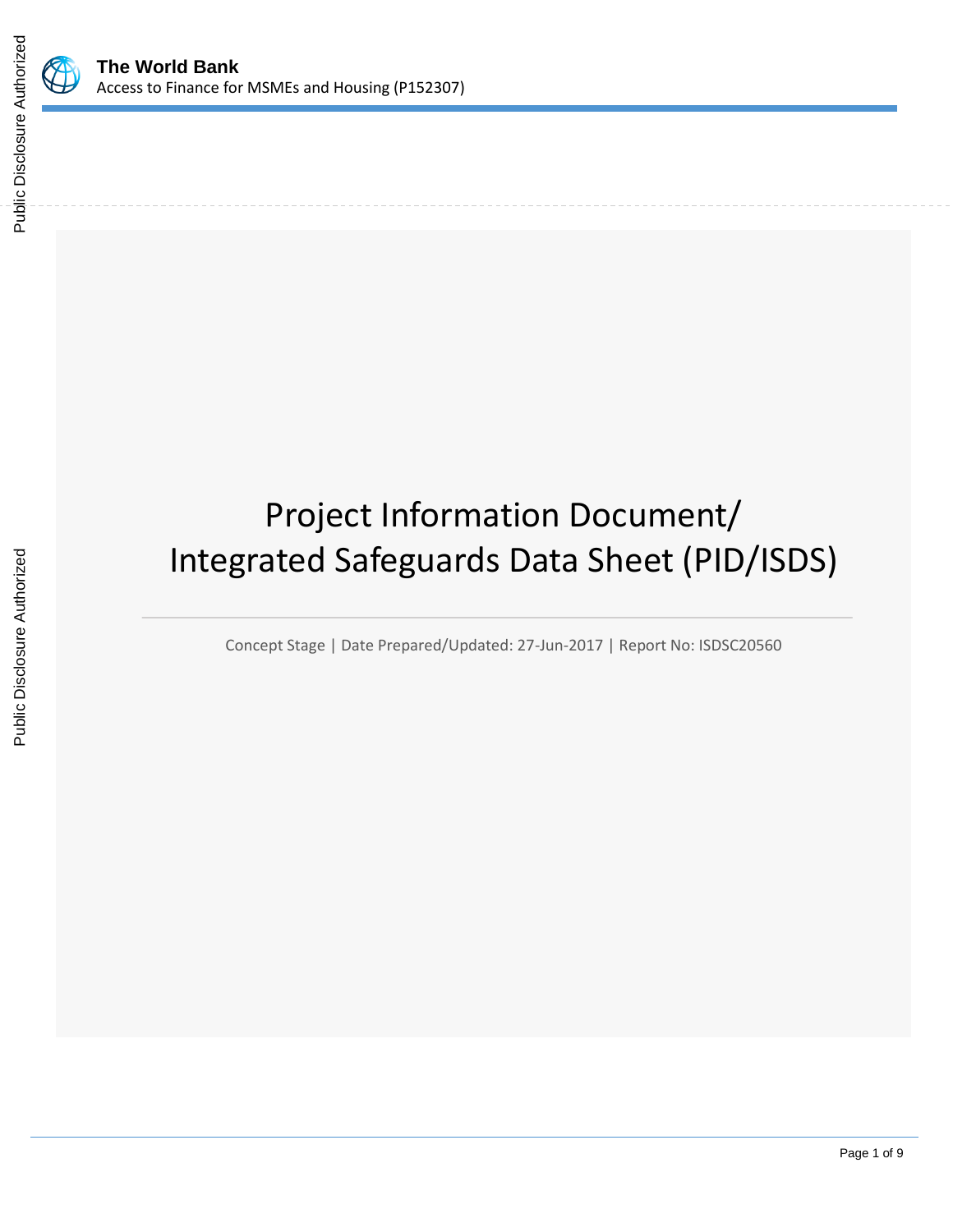

# **BASIC INFORMATION**

# **A. Basic Project Data**

| Country<br>Jamaica                                                 | Project ID<br>P152307                                           | Parent Project ID (if any)                                   | Project Name<br>Jamaica Access to<br>Finance for MSMEs and<br>Housing (P152307) |
|--------------------------------------------------------------------|-----------------------------------------------------------------|--------------------------------------------------------------|---------------------------------------------------------------------------------|
| Region<br>LATIN AMERICA AND<br>CARIBBEAN                           | <b>Estimated Appraisal Date</b><br>Sep 19, 2017                 | <b>Estimated Board Date</b><br>Nov 30, 2017                  | Practice Area (Lead)<br>Finance & Markets                                       |
| <b>Financing Instrument</b><br><b>Investment Project Financing</b> | Borrower(s)<br>Ministry of Finance and<br><b>Public Service</b> | <b>Implementing Agency</b><br>Development Bank of<br>Jamaica |                                                                                 |

**Proposed Development Objective(s)** 

The Project development objective is to improve access to finance for MSMEs and housing finance for the middle and low income segments of the population.

**Financing (in USD Million)**

| <b>Financing Source</b>                               | Amount                                                           |
|-------------------------------------------------------|------------------------------------------------------------------|
| International Bank for Reconstruction and Development | 20.00                                                            |
| <b>Total Project Cost</b>                             | 20.00                                                            |
| <b>Environmental Assessment Category</b>              | <b>Concept Review Decision</b>                                   |
| F-Financial Intermediary Assessment                   | Track II-The review did authorize the preparation to<br>continue |

# **B. Introduction and Context**

Country Context

1. **The Jamaican economy has historically suffered from low growth and high public debt.** Real GDP per capita grew by only 0.6 per year between 1990 and 2015 (compared to 1.6 percent for other developing countries the region and 3.4 percent for middle-income countries worldwide). High crime, constrained access to credit, cumbersome business regulations, and high energy costs have held back economic growth. At around 120 percent of GDP, Jamaica's public debt is among the world's highest, and this debt overhang has crowded out both private and public investment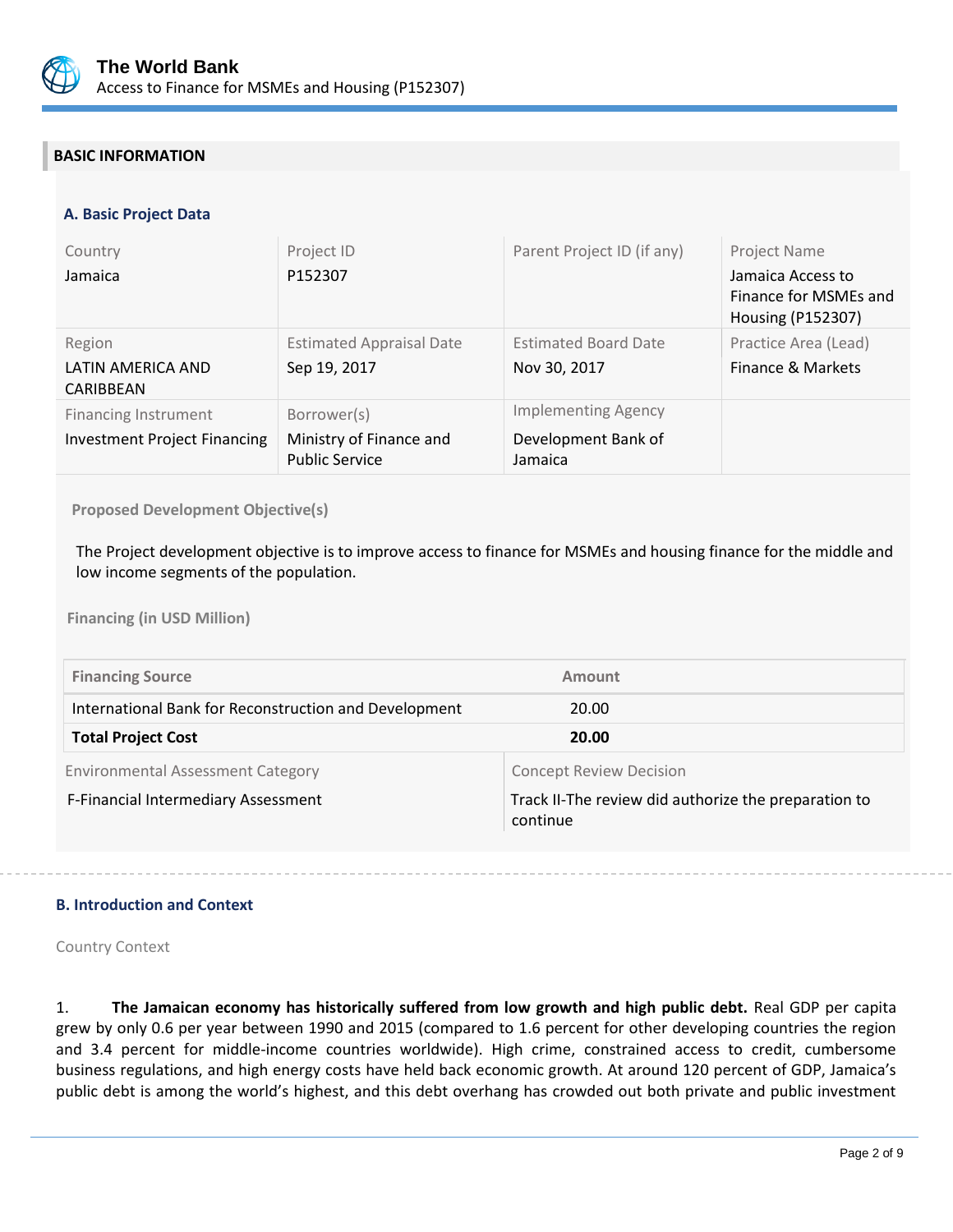

needed to stimulate inclusive growth and poverty reduction. In addition, the island's exposure to frequent hurricanes and other natural hazards is exacerbated by poorly constructed buildings in unplanned urban settlements. Finally, although Jamaica had made significant progress in reducing poverty, the national poverty rate doubted in the wake of the global economic rising to 19.8 percent in 2012 from 9.9 percent in 2007.

2. **Fiscal and structural reforms launched in 2013 are helping to reverse the trend of falling growth rates and rising debt.** Fiscal restraint and well-timed liability management operations have reduced debt by around 25 percentage points. GDP growth has seen a modest acceleration since the start of reforms rising to an estimated 1.6 percent in 2016 from 0.5 percent in 2013. Employment growth rates have been rising steadily during the past two years. Inflation is at historically low levels, averaging 2.3 percent in 2016 (compared to 9.3 percent in 2013). The outlook is for continued modest growth.

3. **In order to support the growth-inducing framework, access to finance for micro, small and medium size enterprises (MSMEs) and housing are two critical priorities that will contribute to higher growth, employment, and living standards for the poor.** In addition to being included as priority areas for growth in the Economic Growth Council's framework, these two sectors have been identified by the government as main policy areas of the National Financial Inclusion Strategy for 2016 – 2020.

# Sectoral and Institutional Context

4. **Jamaica's history of sluggish economic growth and high fiscal deficits have limited the deepening of its financial sector.** Credit to the private sector is slowly recovering and liquidity is ample, but credit origination by deposittaking institutions remains limited and concentrated in loans to households and medium/larger corporates. Despite having the highest proportion of formally banked adults in the region, only 8 percent of households and 27 percent of SMEs have loans.

5. **Lack of access to finance constrains MSMEs' ability to contribute to growth and job creation.** MSMEs account for the majority of jobs in the Jamaican economy. Factors that have constrained access to finance for MSMEs in Jamaica include, *inter alia*: (i) perception of high risk due to significant information asymmetries and the high level of informality; (ii) lack of adequate traditional collateral owned by MSMEs as required by banks; (iii) lack of bank strategies, processes, lending methodologies, and financial instruments to lend to this segment (such as factoring and leasing); (iv) lack of reliable financial statements for risk assessments of MSMEs; and (v) the absence of an ecosystem for venture capital and private equity and debt. Given the limited access to finance, investments by MSMEs are mostly financed with own funds.

6. **In order to address key constraining factors of high credit risk and lack of sufficient collateral for MSME credit, the Development Bank of Jamaica (DBJ) has been operating a partial credit guarantee fund – the Credit Enhancement Facility (CEF).** The scheme is underutilized, but improvements in its features are expected to result in increased demand by lenders, and thus requiring additional capitalization.

7. **Beyond credit, the supply of alternative sources of finance for MSMEs is limited.** The absence of other financial products represents a hurdle for MSMEs. Factoring is not developed and is not recognized as a financial service in the banking services legislation. Leasing is scarcely used due to existing ambiguities in the legal framework. Venture capital is not developed and there are only a few companies listed in the Jamaican Stock Exchange for SMEs. There is limited equity financing and risk-capital for SMEs. The development of venture capital presents an opportunity to finance highgrowth firms, given an enabling legal and regulatory environment and policy commitment.

8. **Access to finance is also challenging at the household level, and housing finance is an important driver for**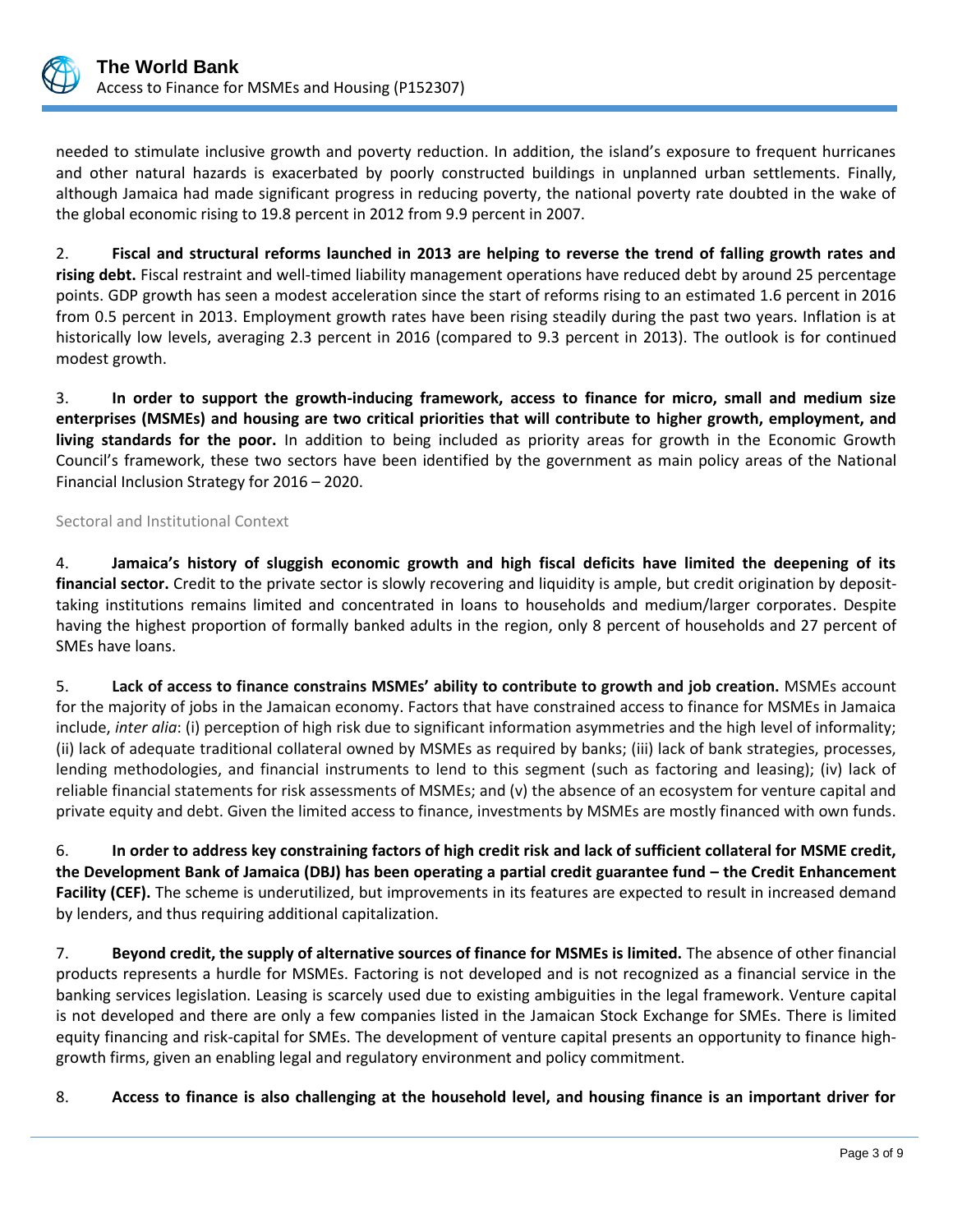

**financial sector development**. Housing finance is associated with savings and asset accumulation, improved living standards, and financial sector deepening. Jamaica has a relatively sophisticated mortgage market, which almost exclusively serves middle-income or formally employed borrowers, leaving out low income and informal segments of the population. Despite the maturity of the market, over 80 percent of households remain effectively excluded from mortgage finance due to low/informal incomes, lack of savings and high perceived credit risk.  $^1$  The National Housing Trust (NHT) is the main mortgage provider to the low income segment. Two critical barriers for housing finance market deepening are: (i) lack of savings for a mortgage down payment, and (ii) high credit risk perceived by lender to serve borrowers with informal and low income. Income inequality, with a large share of the population being unable to afford traditional mortgage products, expensive land titling process, and a weak rural infrastructure, are among the fundamental market challenges that restrict access to mortgage finance for lower income households. Mortgage insurance (MI) is an appropriate mechanism to address both lack of savings and high credit risk, however, the existing Mortgage Insurance Fund (MIF) has limited capacity to provide insurance coverage for low-income borrowers.

#### Relationship to CPF

9. **The Project is strongly aligned to the Country Partnership Strategy and the government's growth agenda.** The proposed Project is consistent with the CPS strategic thematic area 2 of "enabling environment for private sector growth". In addition, this operation is an important complementary intervention to the current World Bank's Foundations for Growth and Competitiveness Project, which supports growth in the Jamaican economy. The proposed operation aims to contribute significantly to the GOJ's growth agenda, as access to finance for MSMEs and housing finance are two amongst the GOJ's priorities. The project also reflects the vision and priorities of the National Financial Inclusion Strategy for 2016-2020, which highlights financing for growth through MSMEs and housing finance as key priorities. The Project supports five of the 15 critical policy actions outlined by the Economic Growth Council's Growth Framework.

# **C. Proposed Development Objective(s)**

10. The project development objective is to improve access to finance for MSMEs and to housing finance for the middle and low-income segments of the population.

Key Results (From PCN)

11. The key indicators to measure progress towards the PDOs are proposed below and will be finalized during project preparation: (i) number of MSMEs with guaranteed loans through the CEF; (ii) number of MSMEs getting access to risk capital; and (iii) increase in MI penetration (share of low-income mortgage loan originations).

# **D. Concept Description**

 $\overline{a}$ 

12. The proposed Project will have the following three main components: (i) enhancing MSME finance; (ii) strengthening the housing finance market; and (iii) project management.

13. **Component 1: Enhancing MSME finance.** Under this component, the proposed Project will finance activities for: (i) improving the features of the Credit Enhancement Facility (CEF) and providing capital to the CEF; (ii) improving the

<sup>&</sup>lt;sup>1</sup> World Bank – Poverty & Equity Databank and PovcalNet (2005).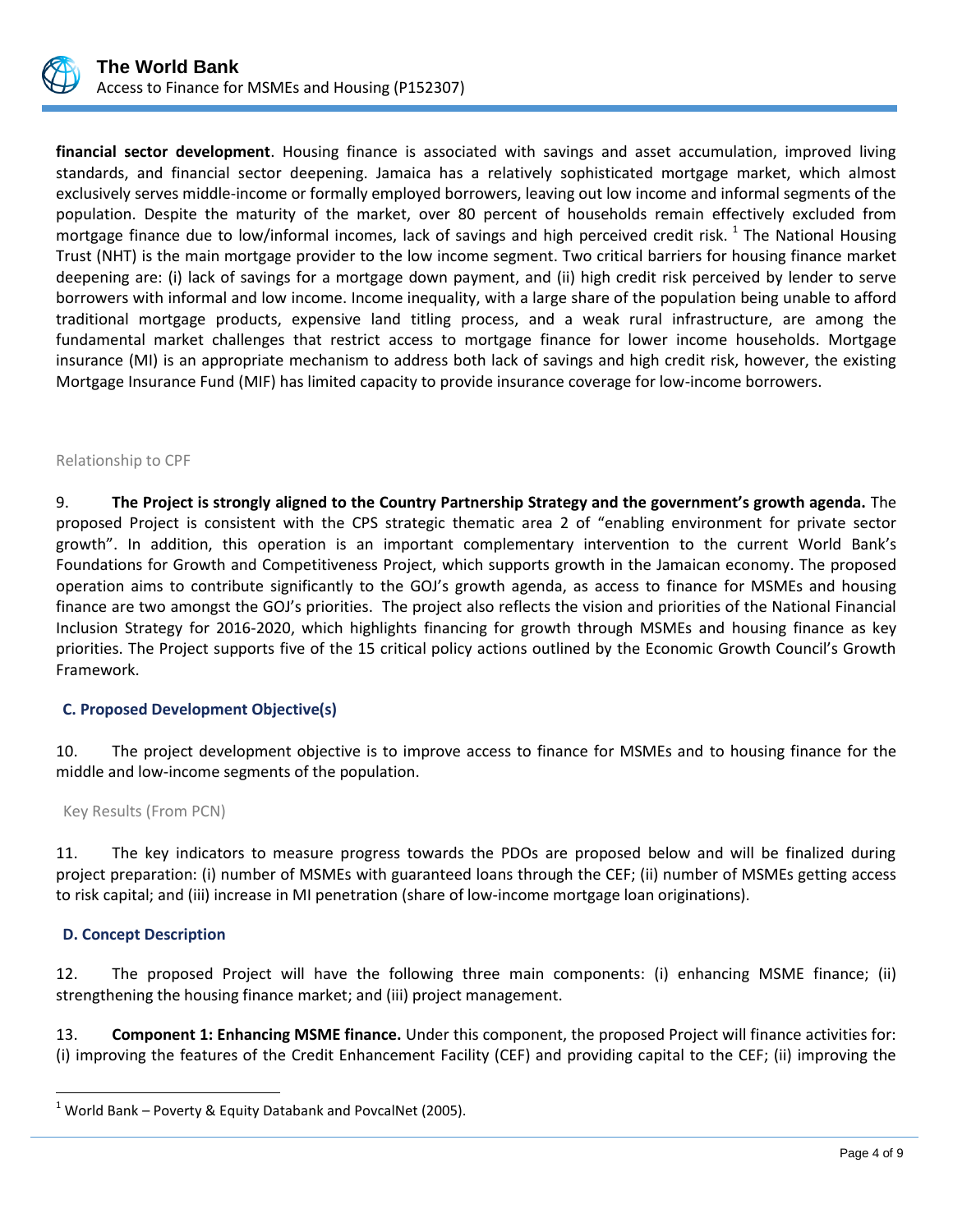

enabling environment for access to finance for MSMEs, including through encouraging the development of financial instruments, such as leasing and factoring; (iii) encouraging the development of private equity and venture capital (PEVC), through investing into an SME fund and reforming the related legal, regulatory, and tax regime; and (iv) capacity building for MSMEs to improve their bankability.

14. **Subcomponent 1.A. Improving the CEF features and capitalization.** This subcomponent aims at improving the features of CEF and providing capital for its expansion. The Project will finance: (i) development of a business plan, financial model, policies and procedures for the operations of the CEF, as well as training; (ii) capitalization of the CEF; and (iii) marketing and awareness raising to Approved Financial Institutions (AFIs) and SMEs.

15. **Subcomponent 1.B. Enabling environment for access to finance for SMEs, including development of financial instruments.** The Project would support activities with the goals of enabling an adequate legal and regulatory environment for access to finance, including interalia:

- i. For factoring, the Project would finance: (i) a market feasibility study for factoring; (ii) drafting of legal and regulatory amendments, or factoring law; (iii) feasibility assessment of the factoring platform; (iv) design, development and introduction of a factoring on-line platform; (v) awareness raising and capacity building of AFIs, SMEs, and other stakeholders on factoring and its benefits.
- ii. For leasing, the Project would finance: (i) market assessment on the leasing sector; (ii) drafting of necessary legal and regulatory amendments, or leasing law; (iii) awareness raising and capacity building of key stakeholders on leasing and its benefits; and (iv) leasing handbook.

16. **Subcomponent 1. C. SME fund.** This subcomponent aims to increase the flow of risk financing to SMEs in Jamaica. Under this subcomponent the Project would finance the following activities:

- i. Feasibility assessments for an SME Fund. These assessments would focus on the demand and supply side for the viability of the SME fund. This proposed SME Fund, anchored by the GoJ, would be run by a competitively selected private manager and raise co-investment from private co-investors, such as institutional investors. The Fund would target Jamaican SMEs that are profitable, and represent good growth potential, but are currently not deemed investment worthy by PEVC funds. In addition to risk financing, such enterprises would receive capacity building they need to attain a stronger level of growth, preparing them for listing in the junior stock exchange, or for sale to a financial or strategic sponsor.
- ii. Capitalization of the SME Fund.
- iii. Legal, regulatory, and taxation review and reform to address current gaps in Jamaica's legal and regulatory framework for PEVC Funds.

17. **Sub-component 1. D. Capacity building for MSMEs to improve bankability.** This sub-component would provide support to DBJ to strengthen its MSME support programs.

18. **Component 2: Strengthening the housing finance market.** Under component 2, the proposed Project will support the strengthening of the mortgage insurance sector by: (i) the capitalization of a licensed mortgage insurance company; (ii) institutional re-organization and capacity building of the MI provider; (iii) establishment of a risk-based regulatory and supervisory MI framework; and (iv) design and deployment of the MI products to address the currently underserved (or unserved) households with low, irregular or informal incomes.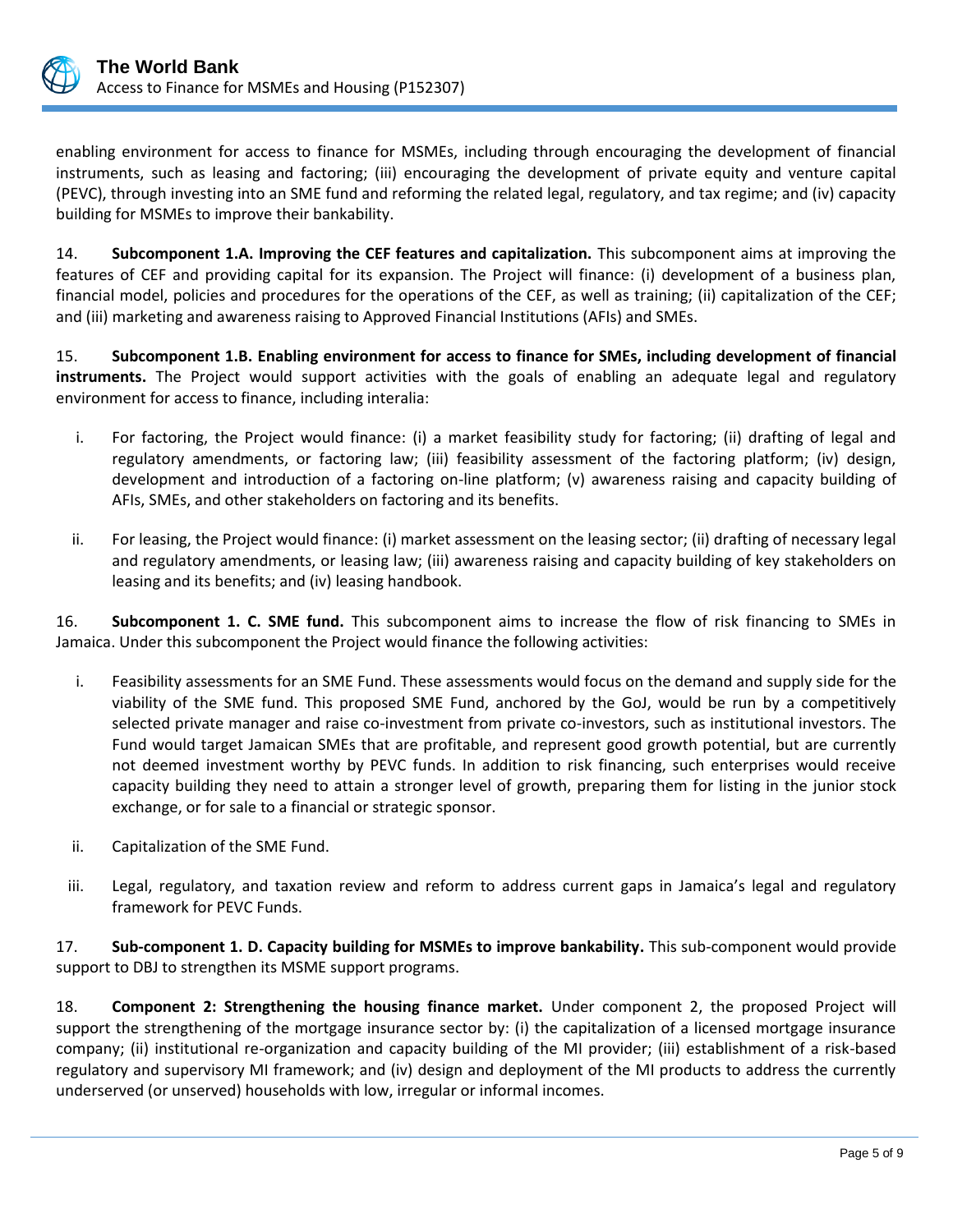

19. **Component 3: Project Management.** This component will support a Project Implementation Unit (PIU) responsible for the coordination, management, implementation, and supervision of the project.

#### **SAFEGUARDS**

#### **A. Project location and salient physical characteristics relevant to the safeguard analysis (if known)**

The specific location of the individual MSMEs to be financed under the Project are not known at this time, but they could be located anywhere in Jamaica where the Project is being implemented. The type and scale of activities may vary widely across the geographic and environmental landscapes of Jamaica.

#### **B. Borrower's Institutional Capacity for Safeguard Policies**

The Development Bank of Jamaica (DBJ) has experience with World Bank projects and has managed Safeguards for two recent projects (Energy Security and Efficiency, P112780; and, Foundations for Competitiveness and Growth, P147665). DBJ's activities have included developing and implementing an Environmental Management Framework (EMF) for risk management, and hosting training programs for AFIs on the EMF. It is expected that DBJ's capacity will increase with the current Program.

#### **C. Environmental and Social Safeguards Specialists on the Team**

Hana Salah, Michael J. Darr

# **D. Policies that might apply**

| <b>Safeguard Policies</b>           | Triggered? | <b>Explanation (Optional)</b>                                                                                                                                                                                                                                                                                                                                                                                                                                                                                                                                                                                                                                                                                                                                                                                                                                                                                                                                                                    |
|-------------------------------------|------------|--------------------------------------------------------------------------------------------------------------------------------------------------------------------------------------------------------------------------------------------------------------------------------------------------------------------------------------------------------------------------------------------------------------------------------------------------------------------------------------------------------------------------------------------------------------------------------------------------------------------------------------------------------------------------------------------------------------------------------------------------------------------------------------------------------------------------------------------------------------------------------------------------------------------------------------------------------------------------------------------------|
| Environmental Assessment OP/BP 4.01 | Yes.       | The Project is proposed to be classified as Category FI,<br>given the potential impacts associated with financing<br>of MSMEs in Component 1. The specific individual<br>MSME projects to be financed under the Project will<br>not be known until after Project approval. The<br>potential environmental impacts associated with the<br>type of MSMEs to be financed are anticipated to be<br>relatively minor to moderate, and not involve<br>significant impacts, and with appropriate standard<br>mitigation measures the potential negative impacts<br>would be managed appropriately. Specific MSME sub-<br>projects and activities are not yet defined. The range<br>of eligible activities may vary widely. Potential<br>activities / sectors of supported MSMEs would be:<br>agriculture, small scale light manufacturing,<br>construction & real estate development, and tourism.<br>The current Environmental and Social Management<br>Framework (ESMF) that DBJ has in place for the |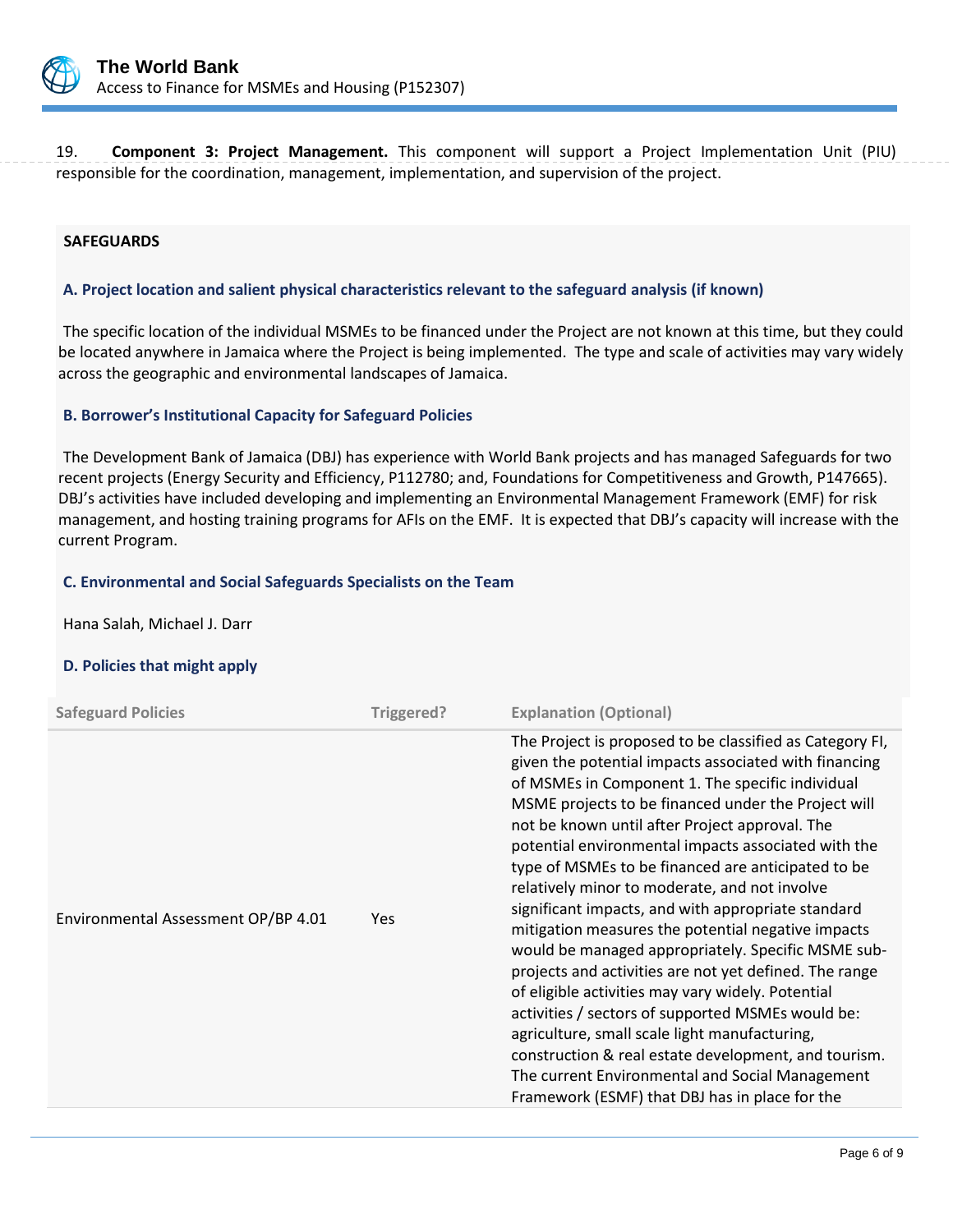

|                                        |            | Growth project, will be revised and enhanced.<br>Screening and exclusion criteria will be developed to<br>ensure that Category A projects are not funded, nor<br>are projects that would trigger any other World Bank<br>Safeguard Policies other than Pest Management (see<br>OP 4.09, below). Standard checklists for screening,<br>inspection, and reporting would be included in the<br>ESMF, and be commensurate with the inherent level<br>of risk. During Project preparation, in relation to<br>Component 2 (Housing Finance), potential<br>environmental, health and safety risks will be assessed<br>for the identification of gaps and mitigation measures.<br>Initial discussions with JMB indicate that existing<br>procedures offer some assurances that environmental<br>issues for the housing sector (e.g. hazardous materials,<br>high-risk locations, structural integrity, and basic<br>services) are addressed, but further analysis is needed.<br>It is not believed that any safeguards measures would<br>be applicable for Component 2.<br>The ESMF will refer to the World Bank Group's<br>Environmental Health and Safety Guidelines. |
|----------------------------------------|------------|-----------------------------------------------------------------------------------------------------------------------------------------------------------------------------------------------------------------------------------------------------------------------------------------------------------------------------------------------------------------------------------------------------------------------------------------------------------------------------------------------------------------------------------------------------------------------------------------------------------------------------------------------------------------------------------------------------------------------------------------------------------------------------------------------------------------------------------------------------------------------------------------------------------------------------------------------------------------------------------------------------------------------------------------------------------------------------------------------------------------------------------------------------------------|
| Natural Habitats OP/BP 4.04            | <b>TBD</b> | Potential impact to natural habitats, protected or<br>sensitive areas will be assessed during project<br>preparation, which will determine if OP 4.04 Natural<br>Habitats should be triggered. Triggering this policy<br>should be considered, in case activities undertaken by<br>MSMEs supported by the Project (for example,<br>investments in ecotourism) create any adverse impact<br>to natural habitats.                                                                                                                                                                                                                                                                                                                                                                                                                                                                                                                                                                                                                                                                                                                                                 |
| Forests OP/BP 4.36                     | No         | Screening in the ESMF will exclude activities that could<br>potentially affect forest resources or their<br>management.                                                                                                                                                                                                                                                                                                                                                                                                                                                                                                                                                                                                                                                                                                                                                                                                                                                                                                                                                                                                                                         |
| Pest Management OP 4.09                | Yes        | Some of the MSME productive projects may be related<br>to agriculture, so the policy is triggered to allow for<br>the purchase or use of pest management materials.                                                                                                                                                                                                                                                                                                                                                                                                                                                                                                                                                                                                                                                                                                                                                                                                                                                                                                                                                                                             |
| Physical Cultural Resources OP/BP 4.11 | <b>TBD</b> | Potential impact to physical cultural resources will be<br>assessed during project preparation, which will<br>determine if OP 4.11 Physical Cultural Resources<br>should be triggered. Triggering this policy should be<br>considered in case projects undertaken by MSMEs<br>supported by the Project (for example, investments in<br>ecotourism) create any adverse impact to cultural<br>heritage. The ESMF will include, as a precaution,<br>chance find procedures, as to ensure the protection of                                                                                                                                                                                                                                                                                                                                                                                                                                                                                                                                                                                                                                                         |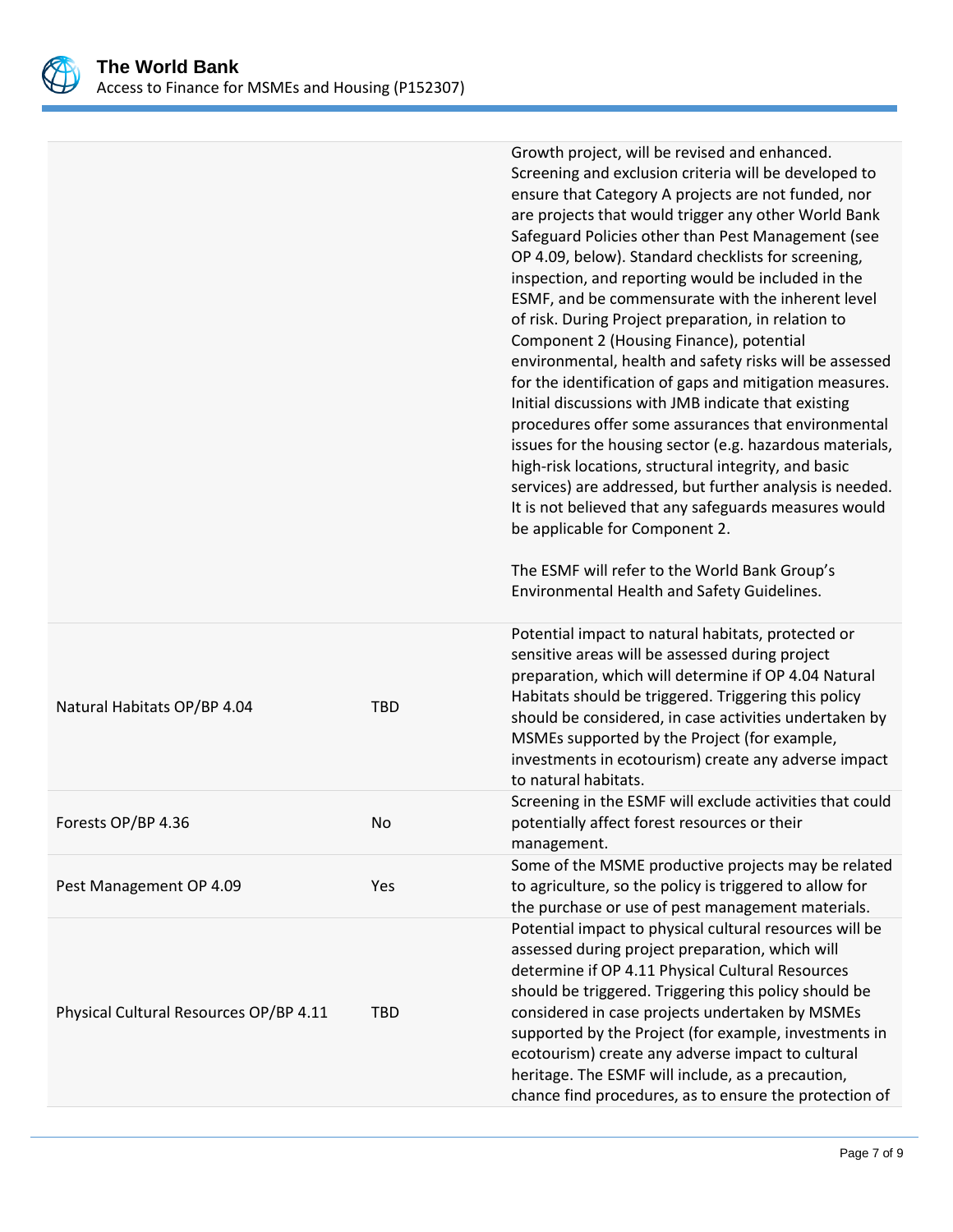

|                                                   |            | unidentified cultural heritage resources.                                                                                                                                                                                                                                                                                                                                                                                                                                                                                           |
|---------------------------------------------------|------------|-------------------------------------------------------------------------------------------------------------------------------------------------------------------------------------------------------------------------------------------------------------------------------------------------------------------------------------------------------------------------------------------------------------------------------------------------------------------------------------------------------------------------------------|
| Indigenous Peoples OP/BP 4.10                     | No.        | This policy is not triggered because there are no<br>Indigenous Peoples present in the Project area.                                                                                                                                                                                                                                                                                                                                                                                                                                |
| Involuntary Resettlement OP/BP 4.12               | <b>TBD</b> | Possible involuntary resettlement will be assessed<br>during project preparation, which will determine if OP<br>4.12 Involuntary Resettlement should be triggered. If it<br>is triggered, a Resettlement Policy Framework (RPF)<br>will be prepared. During Project preparation, in<br>relation to Component 2 (Housing Finance), it will be<br>assessed potential implications of the activities<br>supported by this component (for example, land<br>acquisition for housing schemes and construction for<br>business expansion). |
| Safety of Dams OP/BP 4.37                         | No.        | The ESMF will include an exclusion list for activities<br>involving dams.                                                                                                                                                                                                                                                                                                                                                                                                                                                           |
| Projects on International Waterways<br>OP/BP 7.50 | No.        | Subprojects which could potentially affect<br>international waterways will be excluded in the ESMF.                                                                                                                                                                                                                                                                                                                                                                                                                                 |
| Projects in Disputed Areas OP/BP 7.60             | No.        | Subprojects in disputed areas will be excluded in the<br>screening criteria of the ESMF.                                                                                                                                                                                                                                                                                                                                                                                                                                            |

# **E. Safeguard Preparation Plan**

Tentative target date for preparing the Appraisal Stage PID/ISDS

# Sep 29, 2017

Time frame for launching and completing the safeguard-related studies that may be needed. The specific studies and their timing should be specified in the Appraisal Stage PID/ISDS

An ESMF will be prepared using the existing SME management procedures in the Foundations for Competitiveness and Growth project (P17665) and adapting from lessons-learned during implementation. The ESMF will be ready, disclosed, and consulted prior to Appraisal.

#### **CONTACT POINT**

#### **World Bank**

Bujana Perolli Senior Financial Sector Specialist

#### **Borrower/Client/Recipient**

Ministry of Finance and Public Service Darlene Morrison